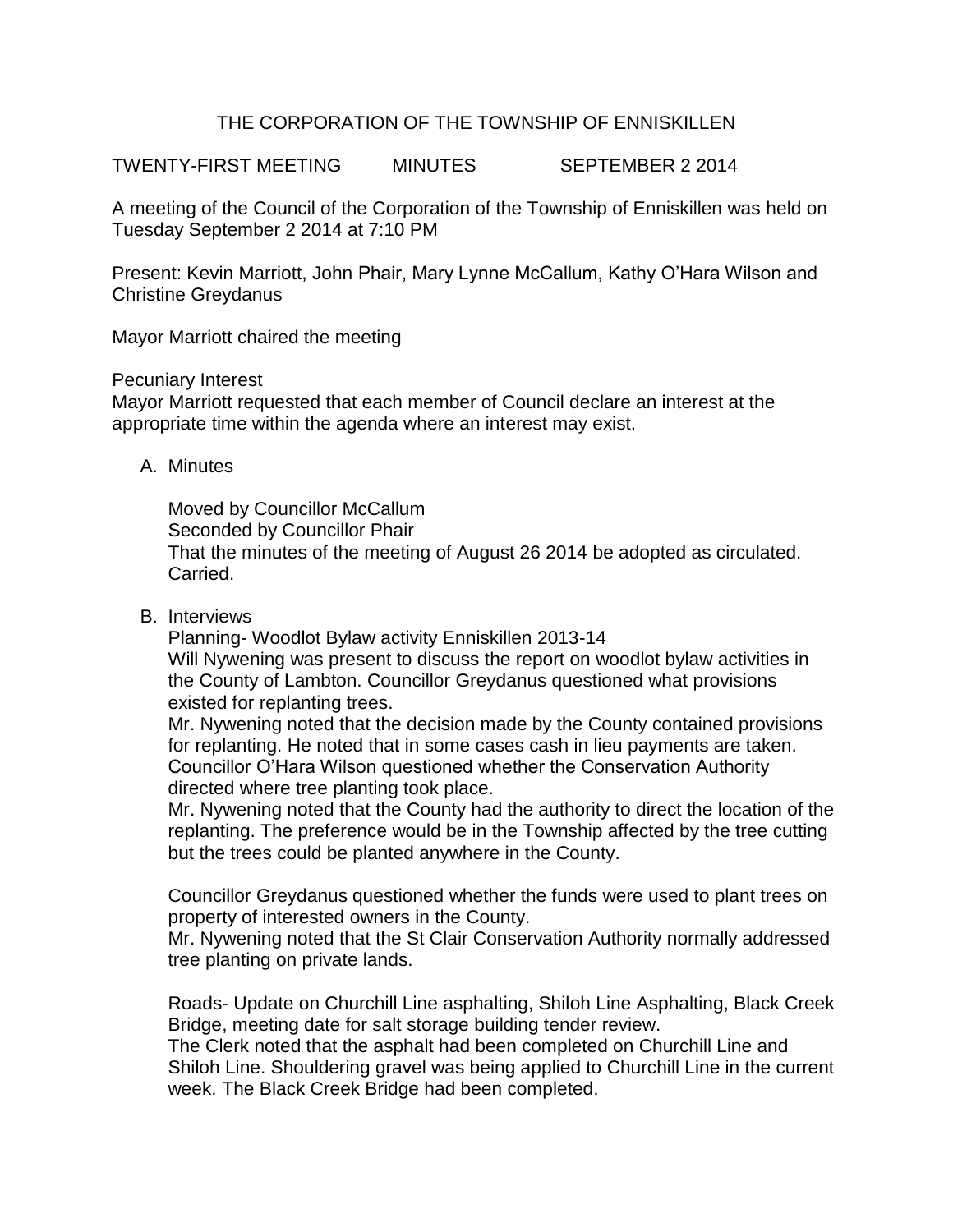## TWENTY-FIRST MEETING 2 SEPTEMBER 2 2014

Moved by Councillor O'Hara Wilson Seconded by Councillor Greydanus That a special meeting of Council be held at 7 pm on September  $9<sup>th</sup>$  2014 to review the salt storage building tenders. Carried.

Drainage- Drain Herbicide projects Ray Dobbin reviewed the drains that were currently listed for the application of herbicide.

- C. Correspondence for information
	- 1. Ministry of Environment Blue Green Algae
	- 2. County of Lambton- Risky Play- Healthy Challenges vs Dangerous Game

Moved by Councillor Phair Seconded by Councillor Greydanus That correspondence items 1 and 2 be received and filed. Carried.

- D. Correspondence requiring motions
- E. Accounts

Moved by Councillor Greydanus Seconded by Councillor McCallum That the accounts be paid as circulated: Cheque 7486-7502: \$ 9,486.22 Cheque 7503-7508: \$ 12,438.38 Carried.

- F. Bylaws
	- 1. Bylaw 43 of 2014  $6<sup>th</sup>$  Concession Drain third reading
	- 2. Bylaw 44 of 2014 Osborne Drain third reading
	- 3. Bylaw 58 of 2014 Confirmation Bylaw

Moved by Councillor O'Hara Wilson Seconded by Councillor McCallum That first and second reading be given to Bylaw 58 of 2014 Carried.

Moved by Councillor Greydanus Seconded by Councillor Phair That third and final reading be given to Bylaws 43, 44 and 58 of 2014. Carried.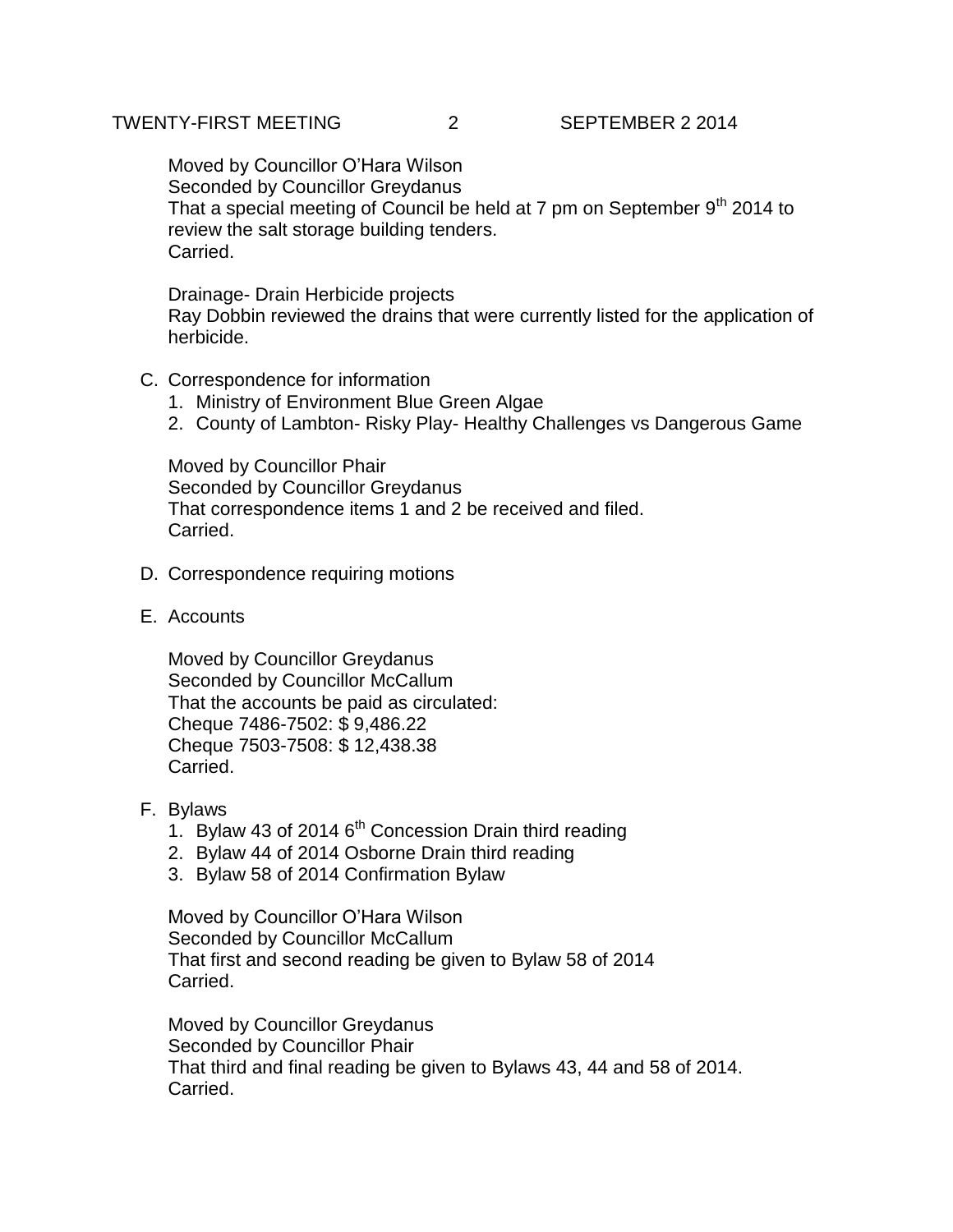## G. Other Business

1. Memo to Council concerning Oil Springs Water Agreement

The Clerk discussed the review of the water operating agreement with the Village of Oil Springs. The current agreement dated to 1993 and required updating.

Kathy O'Hara Wilson questioned whether wild parsnip was being found on the municipal road system.

The Drainage Superintendent noted that giant ragweed was being found but not wild parsnip.

C. Court of Revision: Graham Bourne Drain -revised schedules of assessment circulated to property owners -correspondence from Tony Straatman

Moved by Councillor O'Hara Wilson Seconded by Councillor McCallum That the Court of Revision for the Graham Bourne Drain be opened. Carried.

Don McGugan was present as the Municipality of Brooke Alvinston appointee to the Court of Revision.

Present: Ron Macdougall, Tony and Jane Straatman, Ken and Christine Jaques and Ken Campbell

Moved by Kathy O'Hara Wilson Seconded by Don McGugan That Mary Lynne McCallum be appointed as chair of the Court of Revision of the Graham Bourne Drain. Carried.

The Clerk noted that there had been a written appeal by Tony Straatman concerning the amount of hectares assessed to the Graham Bourne Drain. Mr. Straatman noted that only 7 hectares drained into the Graham Bourne Drain. The remainder drained into the Durham Creek Drain.

The Clerk noted that the Engineer had prepared a revised maintenance schedule and a revised construction schedule that had been circulated to the ratepayers on the drain. The Engineer recommended that the assessment for the Ken Jaques property be reduced and that additional assessment be added to property owned by Mary Anne Clark.

The maintenance schedule had also been amended to include the equivalent hectarage of the assessed properties.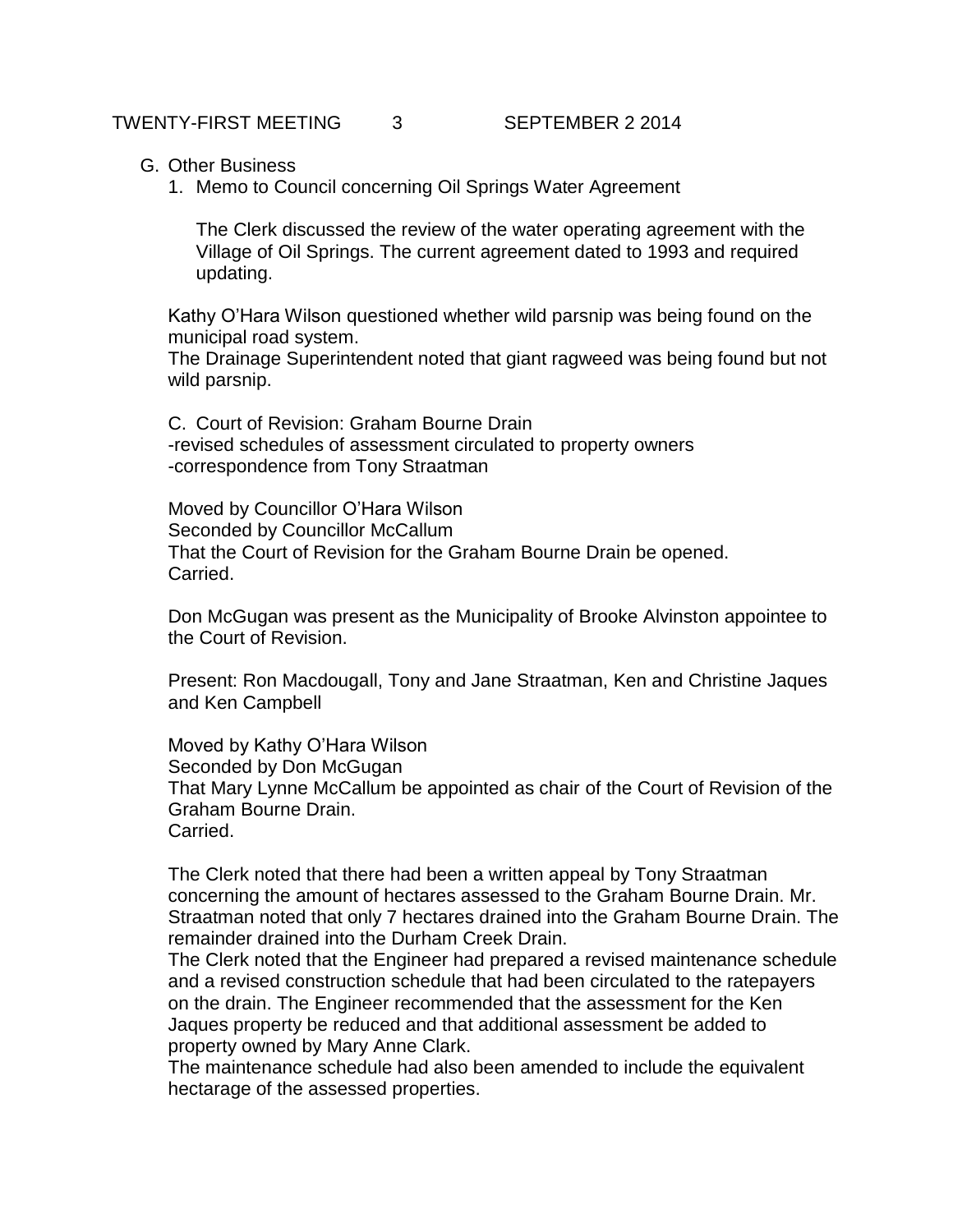## TWENTY-FIRST MEETING 4 SEPTEMBER 2 2014

Ken Campbell requested that a name change be made to a farm located in Brooke Alvinston. The Engineer noted that the name would be corrected.

Ron Macdougall requested that the spelling for his name be corrected in the schedules.

Moved by Kathy O'Hara Wilson Seconded by Don McGugan That the revised schedules for maintenance and construction circulated to the ratepayers on the Graham Bourne Drain be adopted, That the outlet assessment for property number 120-025 be reduced from 81.00 to 58.00 on the maintenance schedule, That the outlet assessment for property number 120-025 be reduced from 180.00

to 129.00 and the Wanstead Road Assessment be increased from 35.00 to 86.00 for the construction schedule. Carried.

Moved by Don McGugan Seconded by Kathy O'Hara Wilson That the Court of Revision be adjourned. Carried.

The Clerk reported that expressions of interest must be submitted to the government of Ontario on or before September 19 2014.

A discussion took place in regards to construction projects that would be eligible for the two infrastructure programs

The Clerk was instructed to submit expression of interest for the replacement of the McKenzie Drain culvert and the rebuilding of Tile Yard Road.

Moved by Councillor O'Hara Wilson Seconded by Councillor Phair That a letter of congratulation be sent to Tom Sinclair Jr., the coach of the Enniskillen Express under 16 fast ball team for recently winning the girls Eastern Canada Championship. Carried.

A. Adjournment

Moved by Councillor Greydanus Seconded by Councillor McCallum That the meeting be adjourned. Carried.